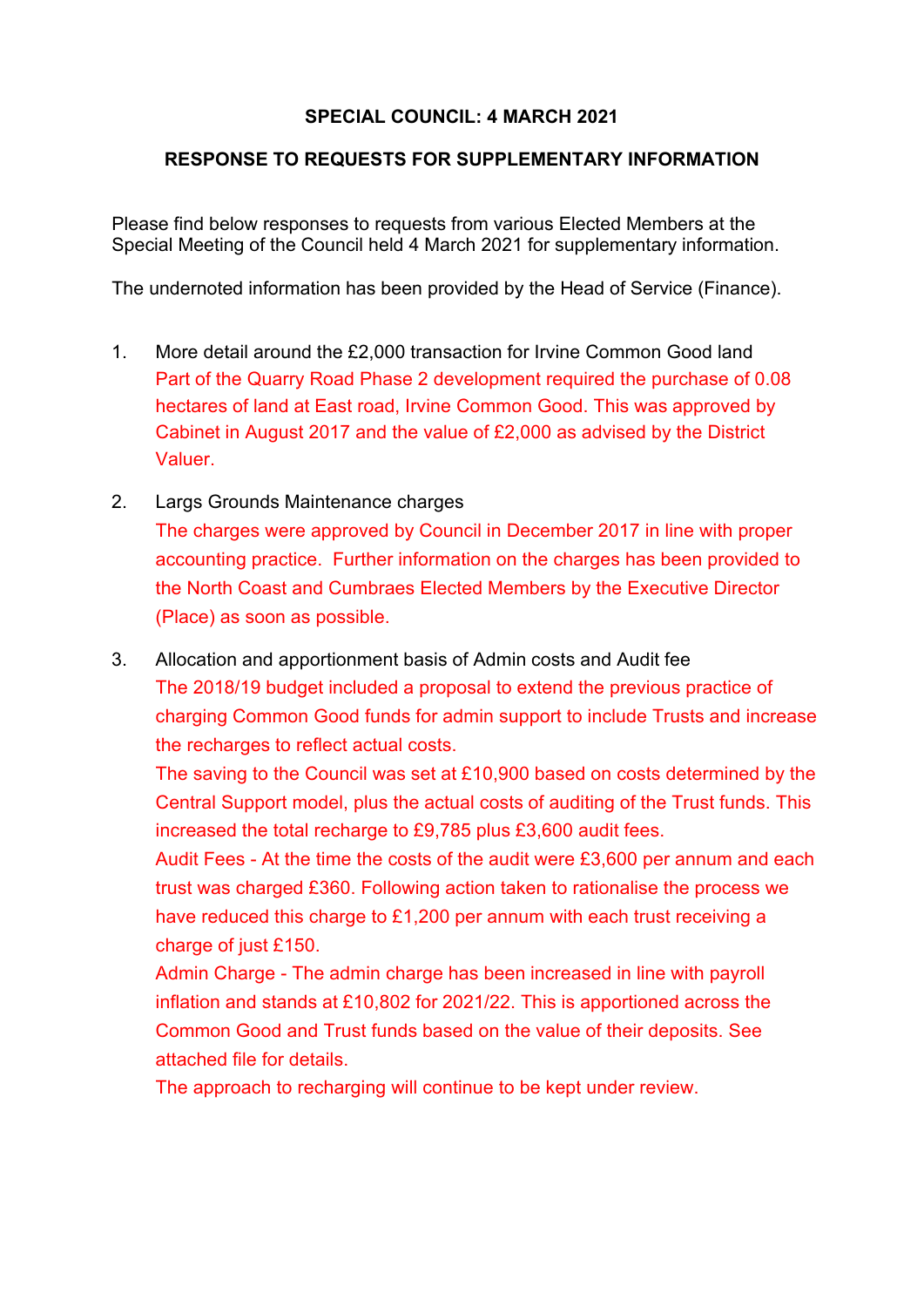4. Potential conflict of interest for the current chair of the SFT, within the context of a previous role within PPP contracts.

Ian Russell is the current chair of the SFT and is also chair of HICL Infrastructure, which in turn owns Infrared Capital Partners, which owns a share in a number of PPP/PFI projects across Scotland, including NAC Schools PPP.

Formerly the Chief Executive and chair of Scottish Power, Ian Russell has only been with the SFT since 2017 and HICL since 2013, so would not have been involved with either organisation when the PPP contract was first awarded back in 2006. Infrared Capital Partners had no involvement with the PPP project at that time.

In terms of NAC, we operate in line with the agreed PPP contract and have no direct dealings with either SFT or HICL in relation to this. Although the SFT have a "watching brief" role from the Scottish Government to provide advice and guidance to local authorities in relation to PPP contracts, this is a small part of their remit and we are unaware of Mr Russell ever being directly involved in any PPP discussions or negotiations.

The question of a conflict of interest between Mr Russell's roles with the SFT and HICL would be a matter for the Scottish Government, but this does not appear to have had any bearing on NAC or our PPP relationships.